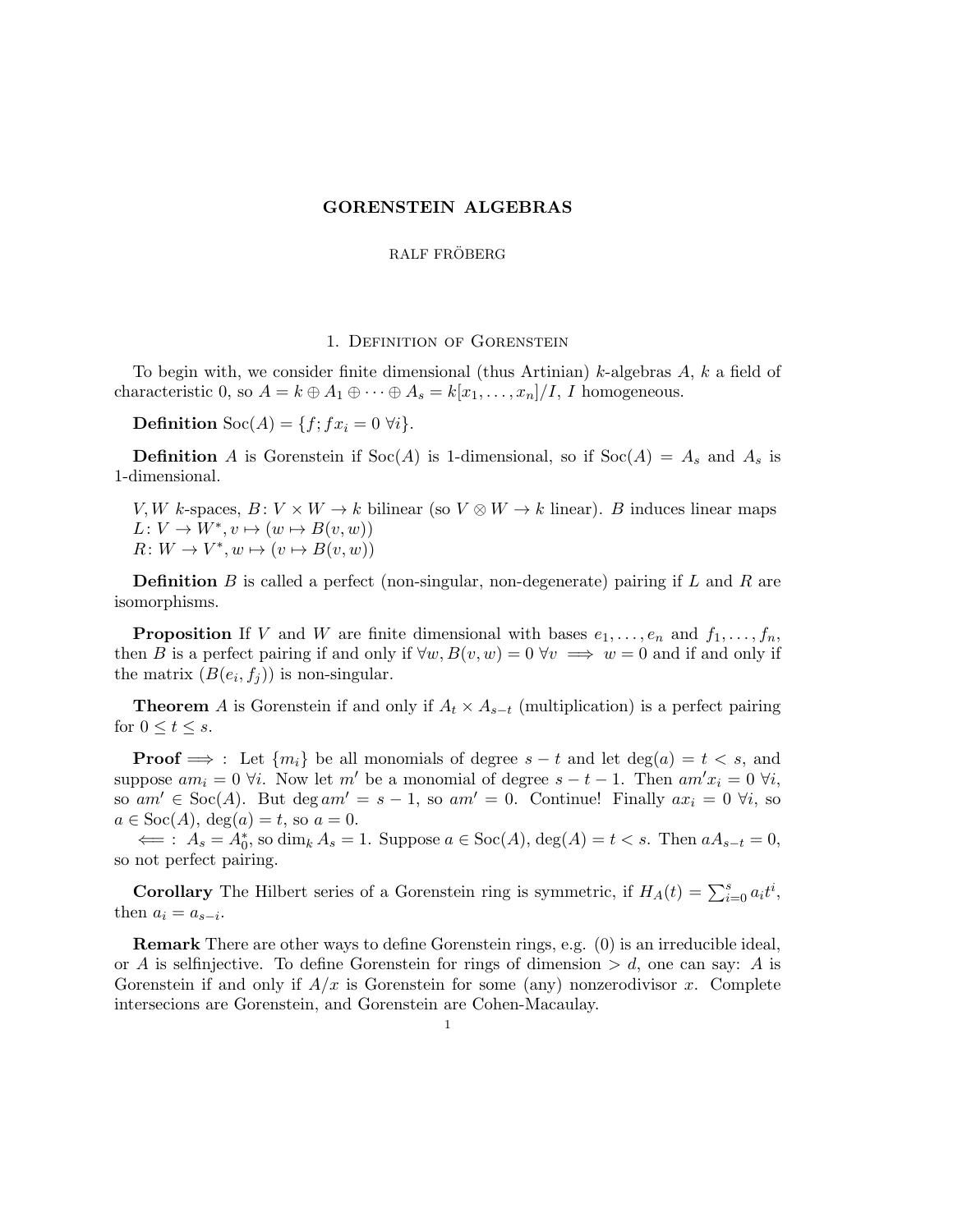#### ${\rm RALF\ FR\ddot{O}BERG}$

# 2. Perp ideals

Let  $A = k[x_1, \ldots, x_n]$  and  $B = k[\partial_1, \ldots, \partial_n]$ . A is a B-module with  $\partial_i x_j = \delta_{i,j}$  and extended. (A is the injective envelope of  $k$ , the Macaulay's inverse system.)

**Theorem** The pairing  $B_j \times A_j \to k$  is perfect.

Example  $j = 3$ ,  $A = k[x_1, x_2]$ . Take bases  $x_1^3, x_1^2x_2, x_1x_2^2, x_2^3$  and  $\partial_1^3, \partial_1^2\partial_2, \partial_1\partial_2^2, \partial_2^3$ . Then  $\sqrt{ }$  $\vert$ 3! 0 0 0 0 2! 0 0 0 0 2! 0 0 0 0 3!  $\setminus$ is nonsingular.

**Definition** For  $F \in A_s$ ,  $F^{\perp} = {\partial \in B; \partial F = 0} = \text{Ann}_B(F)$  (perp ideal).

**Lemma** If  $V_1 \subseteq V$  and  $V \times W \to k$  is perfect, dim  $V_1 = m$ , dim  $V = \dim W = n$ , then  $\dim V_1^{\perp} = n - m.$ 

**Theorem**  $F^{\perp}$  is an ideal and  $B/F^{\perp}$  is Gorenstein (artinian).

**Proof** That  $F^{\perp}$  is an ideal is clear. If  $\deg(\partial) > s$ , then  $\partial \in F^{\perp}$ , so  $B/F^{\perp}$  is artinian.  $\langle F \rangle \subseteq A_s$  and  $\dim \langle F \rangle = 1$ , so  $\dim \langle F \rangle^{\perp} = \dim A_s - 1 = \dim B_s - 1$ , so  $\dim (B/F^{\perp})_s = 1$ . (With  $\langle F \rangle$ , I mean the vector space generated by F.) Suppose deg( $\partial$ ) =  $t < s$ ,  $\partial \notin F^{\perp}$ , and that  $\partial \partial_i \in F^{\perp}$  for all i.  $\partial F$  has degree  $s-t > 0$ , so at least one  $\partial_i$  has  $\partial \partial_i F = \partial_i(\partial F) \neq 0$ .

**Example** If  $F = x_1^{i_1} \cdots x_n^{i_n}$  is a monomial, then  $F^{\perp} = (\partial_1^{i_1+1}, \ldots, \partial_n^{i_n+1})$ .

**Problem 1** For which  $F$  is  $F^{\perp}$  a complete intersection?

**Problem 2** For which F is  $F^{\perp}$  generated in degree 2?

**Problem 3** Let  $\mu = (\mu_1, \dots, \mu_k)$  be a partition of d, and  $F = \mathbf{l}^{\mu}$ , where  $\mathbf{l}^{\mu} = l_1^{\mu_1} \cdots l_k^{\mu_k}$ ,  $l_i$  generic linear forms. What is  $F^{\perp}$ ?

a.s.o.

## 3. Inverse system of ideals

**Definition** Let I be a homogeneous ideal in B. Then  $I^{-1} = \{f \in A; I \circ f = 0\} = \{f \in I\}$  $A; gf = 0 \ \forall g \in I$ .

**Remarks**  $I^{-1}$  is a graded B-submodule of A, not finitely generated in general, and not an ideal in general. If  $I = (g_1, ..., g_k)$ , then  $I^{-1} = \{ f \in A; g_i f = 0 \; \forall i \}.$ 

**Notation**  $\langle a_1, \ldots, a_n \rangle$  denotes the vector space generated by  $a_1, \ldots, a_n$ .

**Example** If  $I = (\partial_1^2)$ , then  $(I^{-1})_i = \langle x_1, x_2 \rangle, (I^{-1})_2 = \{f = ax_1^2 + bx_1x_2 + cx_2^2; \partial_1^2 f =$  $0$ } =  $\langle x_1x_2, x_2^2 \rangle, (I^{-1})_3 = \{f = ax_1^3 + bx_1^2x_2 + cx_1x_2^2 + dx_2^3; \partial_1^2 f = 0\} = \langle x_1x_2^2, x_2^3 \rangle$  a.s.o. Theorem  $(I^{-1})_j = I_j^{\perp}$ 

**Proof**  $I_j \times I_j^{\perp} \to 0$ , so  $(I^{-1})_j \subseteq I_j^{\perp}$ . Let  $G \in I_j^{\perp}$ , then  $hG = 0$   $\forall h \in I_j$ . Claim  $FG = 0 \,\forall F \in I$ . Clear if  $\deg(F) > j$ . Suppose then  $\deg(F) < j$ , and let f be an element,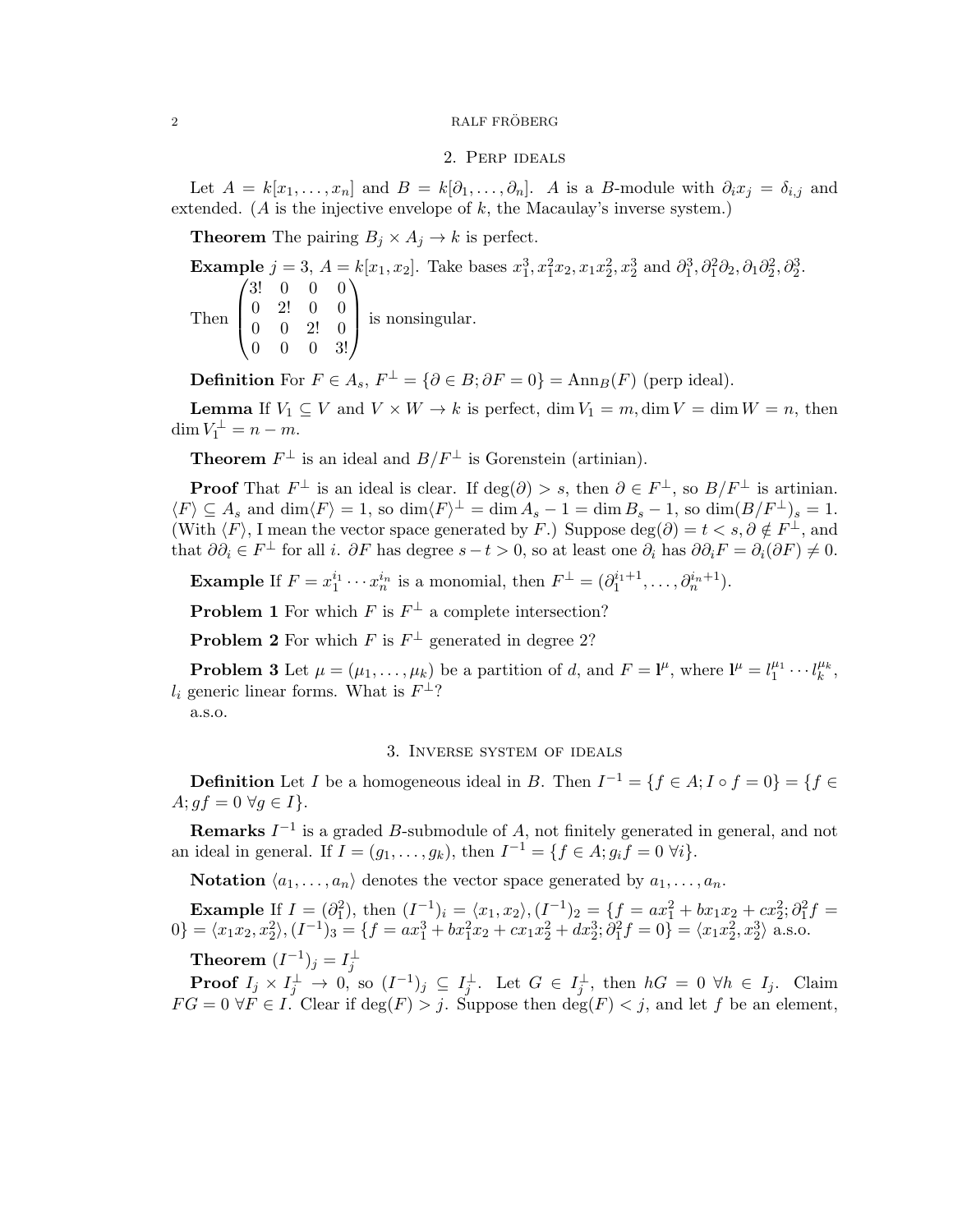$deg(f) = j - deg(F)$ . Then  $deg(fF) = j$  and  $fF \in I_j$ , so  $fFG = 0$ , so  $FG$  is annihilated by all f of degree  $j - \deg(F)$ . Apolarity gives  $FG = 0$ .

Corollary  $\dim_k(I^{-1})_j = \dim_k(B_j/I_j)$ .

**Proof**  $(I^{-1})_j = I_j^{\perp}$  and  $\dim I_j^{\perp} = \dim A_j - \dim I_j = \dim B_j - \dim I_j$ .

**Corollary**  $I^{-1}$  is finitely generated if and only if  $B/I$  is Artinian.

**Proof**  $I^{-1}$  is finitely generated if and only if  $(I^{-1})_j = 0, j >> 0$  if and only if  $(R/J)_j = 0$  $0, j >> 0.$ 

**Corollary** If I is generated by monomials, then  $I^{-1}$  consists of those monomials which do not belong to  $T$ . (The reason for the quotation marks is that I is a monomial ideal in  $B$ , not in  $A$ .)

**Lemma** If  $V_1, V_2 \subseteq V$  and  $V \times W \to k$  is perfect, then  $(V_1 + V_2)^{\perp} = V_1^{\perp} \cap V_2^{\perp}$  and  $(V_1 \cap V_2)^{\perp} = (V_1 + V_2)^{\perp} = V_1^{\perp} + V_2^{\perp}.$ 

# 4. Fat points

A point  $P \in \mathbb{P}^n$  has a prime ideal p generated by n linear forms. A point is called fat of order t if, for all  $F \in p$  all the partial derivatives of F of order  $\leq t$  vanish at P, thus if and only if  $F \in p^{t+1}$ , if and only if P is a singular point of  $V(F)$  having multiplicity  $\geq t+1$ . A set of s fat points  $P_1, \ldots, P_s$  of order t has ideal  $I = p_1^{t+1} \cap \cdots \cap p_s^{t+1}$ , the symbolic power of  $p_1 \cap \cdots \cap p_s$ . We have  $(p_1 \cap \cdots \cap p_s)^{t+1} \subseteq p_1^{t+1} \cap \cdots \cap p_s^{t+1}$ . Let  $P_1, \ldots, P_s$  be points of  $\mathbb{P}^n$  and suppose that  $P_i = [p_{i0} : p_{i1} : \cdots : p_{in}]$ . Let  $L_{Pi} = p_{i0}x_0 + p_{i1}x_1 + \cdots + p_{in}x_n \in$  $k[x_0,\ldots,x_n]=A$ . Then, if  $I=p^{t+1}\cap\cdots\cap p_s^{t+1}\subseteq k[\partial_0,\ldots,\partial_n]$  we have  $(I^{-1})_j$  is the jth graded piece of the ideal  $(L_P^{j-t}$  $P_1^{j-t}, \ldots, L_{P_s}^{j-t}$  for  $j \ge t$  and  $(I^{-1})_j = A_j$  if  $j < t$ .

**Corollary**  $\dim_k(A/I)_j = \dim_k(L_{P_1}^{j-t})$  $L_{P_1}^{j-t}, \ldots, L_{P_s}^{j-t}$ )j.

**Problem** Are there any other classes of ideals  $I$  (besides monomial ideals and ideals of fat points) where one can describe  $I^{-1}$  concretely?

Hard problem For which ideals is the symbolic powers equal to the real power?

## 5. Macaulay's theorem

**Theorem**[Macaulay]  $B/I$  is Gorenstein with socle in degree s if and only if there exists an  $F \in A_s$  such that  $I = \{ g \in B : gF = 0 \} = \text{Ann}(F)$  if and only if  $I^{-1}$  is generated by F as B-module.

**Proof** We have proved one half of the theorem. Suppose  $B/I$  is Gorenstein with socle degree s. If  $g \in (B/I)_t$ ,  $t < s$ , we must have  $g(B/I)_{s-t} \subseteq (B/I)_t$ . Since  $(B/I)_t$  is 1dimensional, we have that  $I_t$  has dimension dim  $B_t - 1 = \dim A_t - 1$ , so  $I_t = \langle F \rangle^{\perp}$  for some  $F \in A_t$ . Let  $(\langle F \rangle^{\perp} : B_{s-t}) = \{ g \in B_t; gB_{s-t} \subseteq \langle F \rangle^{\perp} \}$ . Consider  $J = \bigoplus_{i=t}^{1} (\langle F \rangle^{\perp} : B_i) \oplus$  $(\langle F \rangle^{\perp})$ . It is not hard to see that J is an ideal (in fact the largest ideal which is equal to I in degrees  $\geq t$ ). We claim that  $J = \text{Ann}_B(F)$ . This is true in degrees  $\geq s$ . Let  $G \in J_t$ ,  $t < s$ , so  $GB_{s-t} \subseteq \langle f \rangle^{\perp}$ . Now  $\deg(GF) = s-t$ . Let  $f \in B_{s-t}$  so  $\deg(fG) = s$ , so  $fG \in \langle F \rangle^{\perp}$ , so